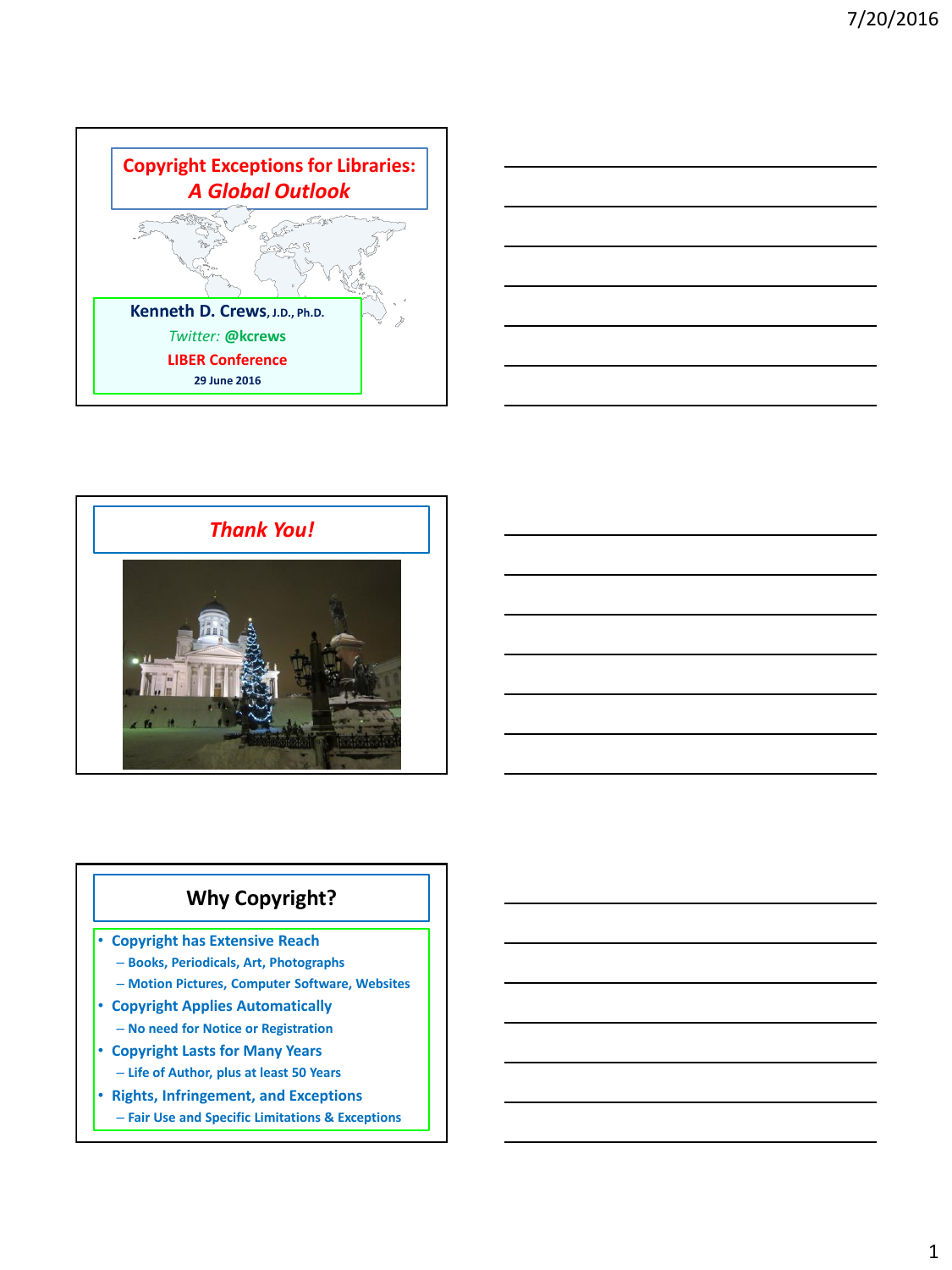# **Why Copyright?**

- **Another Answer:**
	- **Mission of Libraries:**
		- **To Preserve and Provide Access to Information Resources**
	- **Mission of Copyright:**
		- **To Encourage the Creation of New Works**
		- **To Encourage their Public Dissemination**
		- **To Serve Private Interests of Ownership and Public Interests of Access and Creativity**

### **The Studies: 2008 to 2015**

# SCCR 30, June 2015

Available: <http://bit.ly/1GjpcGr>

SCCR 17, November 2008 Available: <http://bit.ly/1tB8ryb>

SCCR 29, December 2014 Available: <http://bit.ly/1A9ImgV>

## **Role of WIPO**

- **World Intellectual Property Organization**
	- **Agency of the United Nations**
	- **Administration of Multiple IP Treaties**
		- **Berne Convention**
		- **WIPO Copyright Treaty**
		- **WIPO Performances Treaty**
		- **Marrakesh Treaty**
	- **Member States: 188**
	- **Exceptions beginning 2005**

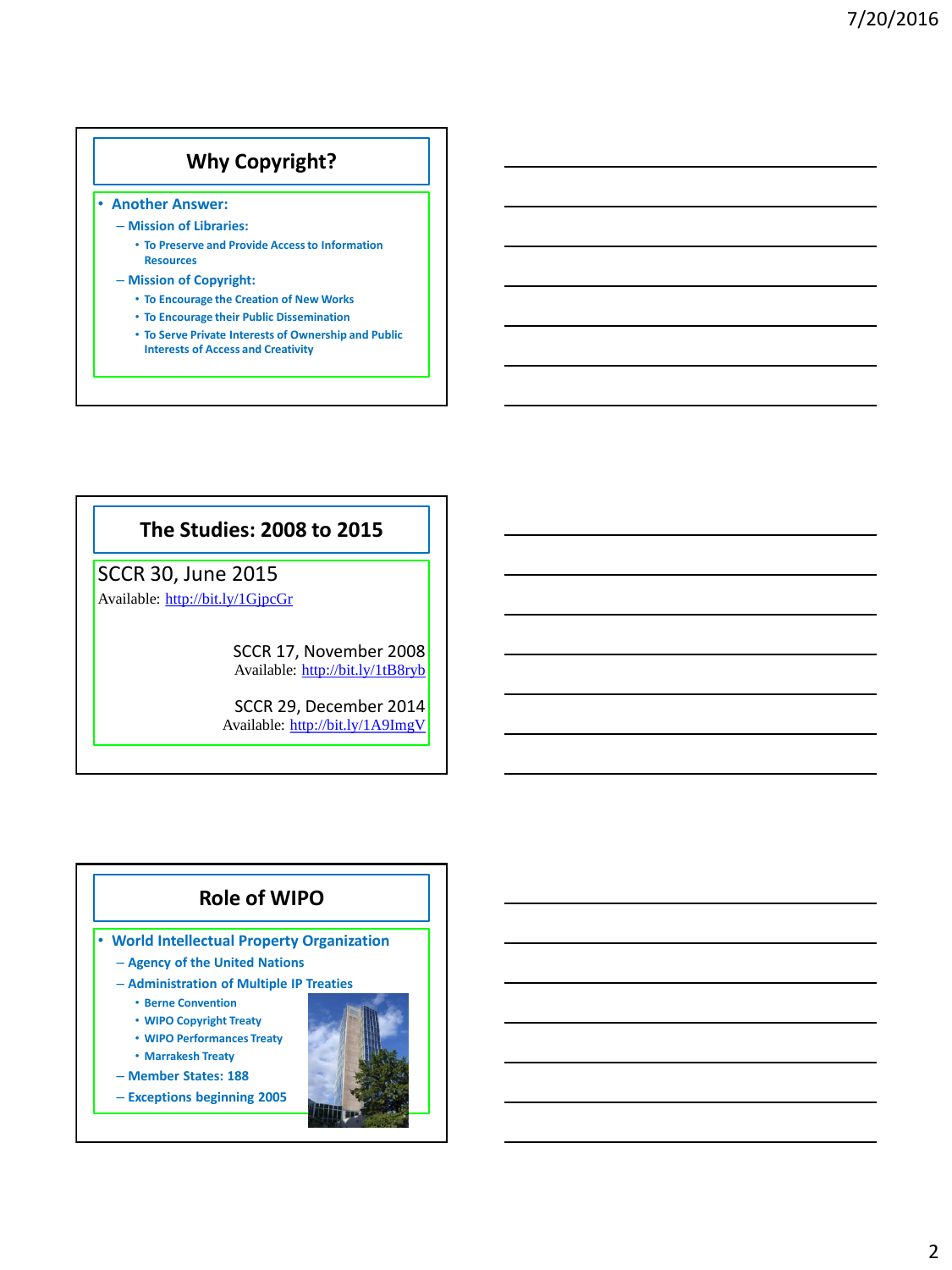### **Berne: Three-Step Test**

Article 9(2): "It shall be a matter for legislation in the countries of the Union to **permit the reproduction** of such works in **certain special cases**, provided that such reproduction does **not conflict with a normal exploitation** of the work and does **not unreasonably prejudice the legitimate interests of the author**."

## **The 2015 Study**

- **WIPO: 188 Member Countries**
- **Found: Statutes from all 188 Countries**
- **No Library Exception: 32 Countries**
- **General Exception Only: 31 Countries**

### **General Library Exception**

#### From the Tunis Model Act:

"the reproduction, by **photographic** or similar process, by **public libraries**, non-commercial documentation centers, scientific institutions and educational establishments, of literary, artistic or scientific **works which have already been lawfully made available to the public**, **provided that such reproduction and the number of copies made are limited to the needs of their activities**, do not conflict with the normal exploitation of the work and do not unreasonably prejudice the legitimate interests of the author...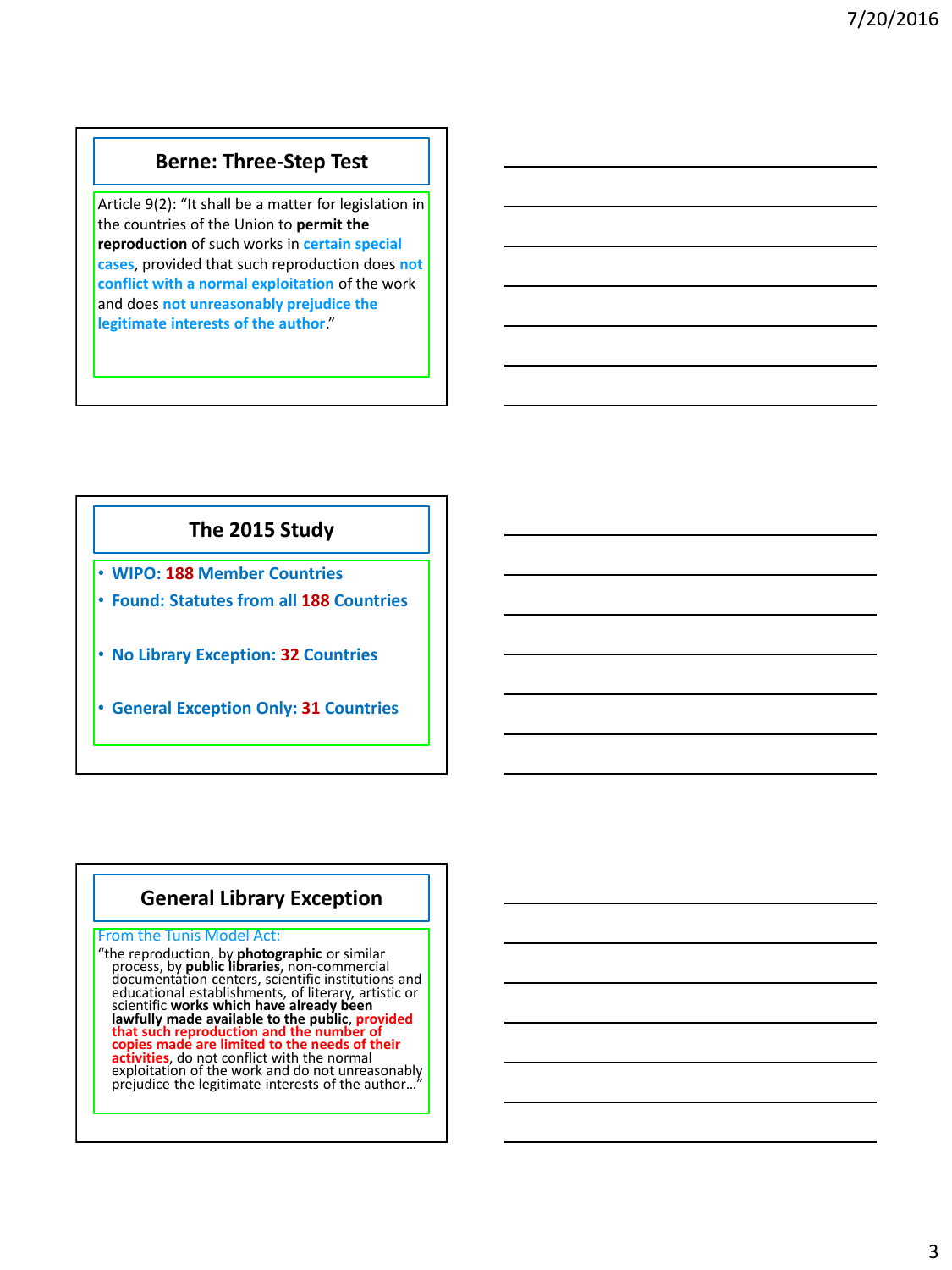## **Scope of Exceptions**

- **Preservation and Replacement** • **Private Study and Research** – **Making Available on the Premises**
- **Copy Machines in the Library**
- **Limitations on Remedies**
- **Technological Protection Measures**
	- **"Anticircumvention"**
	- **Exemptions for Libraries**



# **Diversity of Exceptions**

- *Who:* Libraries, Archives, Museums?
- *What:* Published or Unpublished? Articles or Full Works? Movies or Music?
- *When:* During Term of Economic Rights? After the Term?
- *Why:* Purpose? Conditions and Proof?
- *How:* Analog or Digital?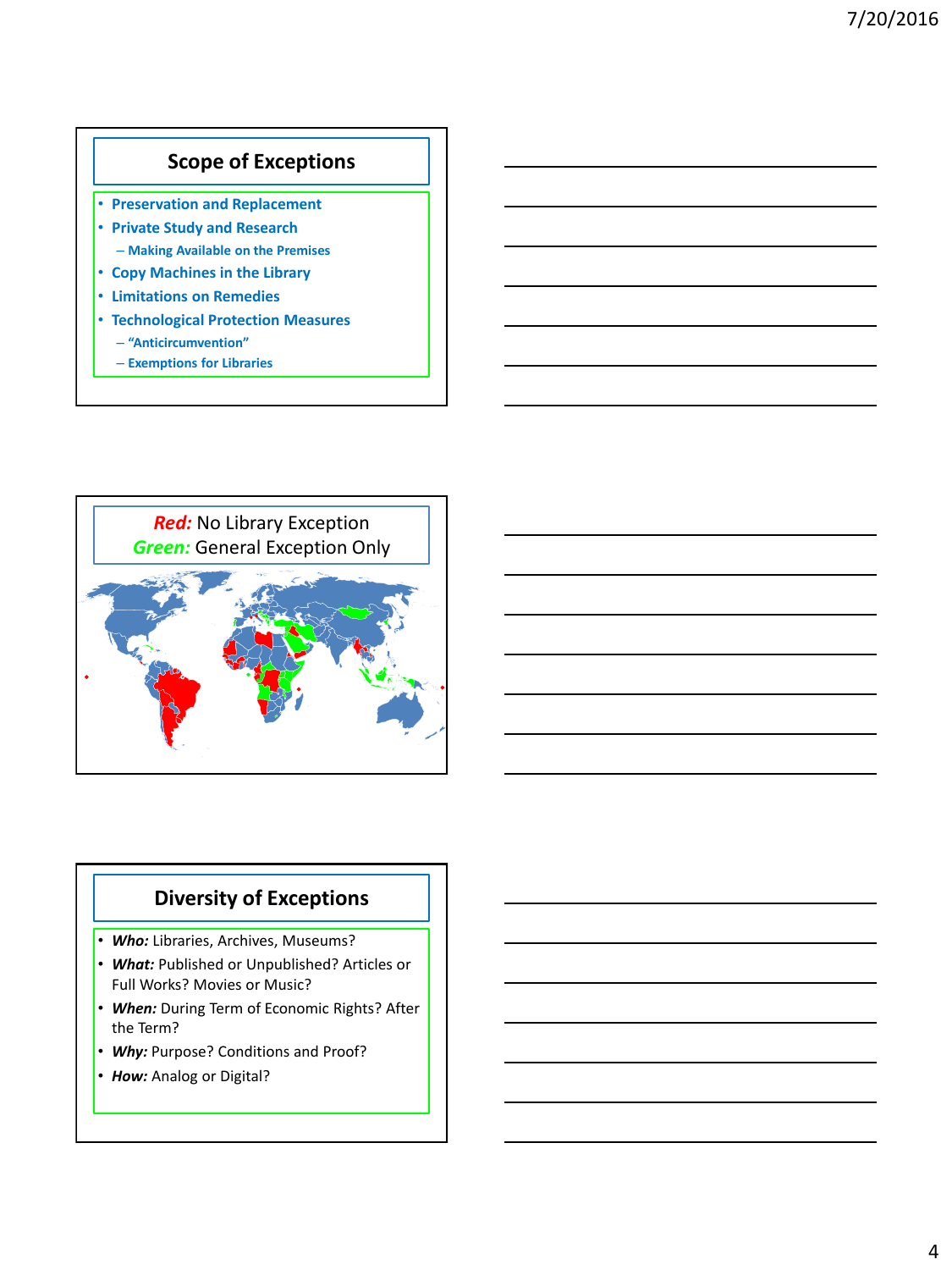# **USA** • **Section 108 of the US Copyright Act** • **Enacted in 1976, Amended 1998** • **Statutes along the British Model** • **Main Subjects:** – **Preservation and Replacement** – **Copies for Research or Study** • **Short Works** • **Entire Works**

– **Copies for Interlibrary Loans**

## *The British Model:* **Australia**

- **Multiple Statutory Provisions:**
	- § 51A: Preservation & Replacement
	- § 51B: Preservation by Cultural Institutions
	- § 49(1): Research or Study (Published Works)
	- § 51(1): Research or Study (Unpublished Works)
	- § 51(2): Research of Study (Unpublished Theses)
	- § 50(2): Supplying to Other Libraries
	- § 40: Fair Dealing for Research and Study
	- § 200AB: Library Administrative Uses
	- § 39A: Liability for Unsupervised Machines

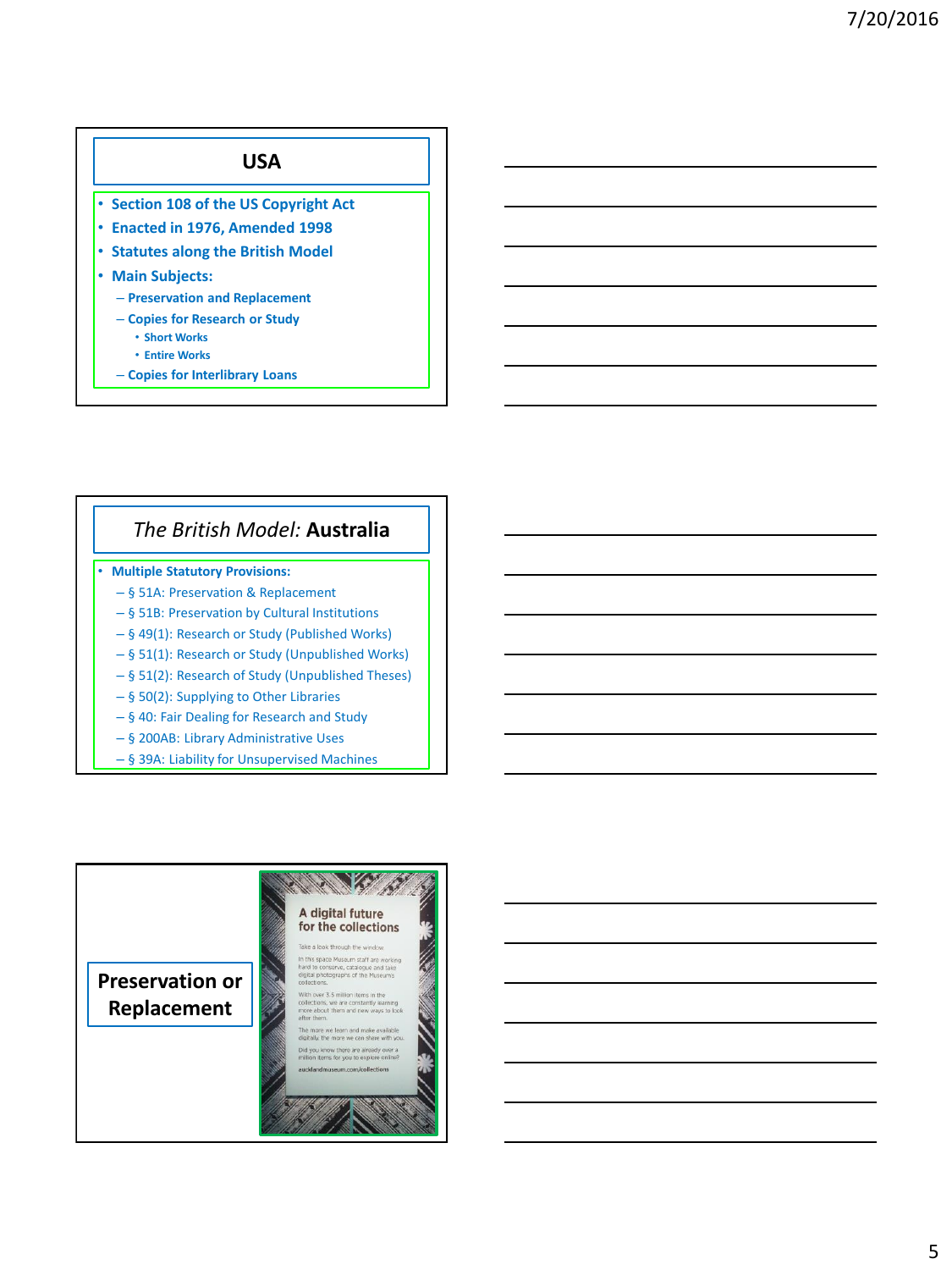# **Australia**

**Preservation** (§ 51A)

- **Who:** Officers of Libraries or Archives
- **What:** Manuscripts, Original Artistic Works, Published Works, Works in the Collections
	- Declaration that Published Work is not Available
- **Why:** Preservation or Replacement – Display on Dedicated Terminals on Premises
- **How:** Any medium

### **Australia:** *Exposure Draft*

#### **Preservation (**§ 113H)

- **Who:** Officers of Libraries or Archives
	- Libraries open to public directly or through ILL
- **What:** Copyrighted Material
	- Work is in the collection, or
	- Version cannot be obtained for preservation
- **Why:** Preserving the Collection
	- Electronic access at the library or archives
- **How:** Medium or format not specified

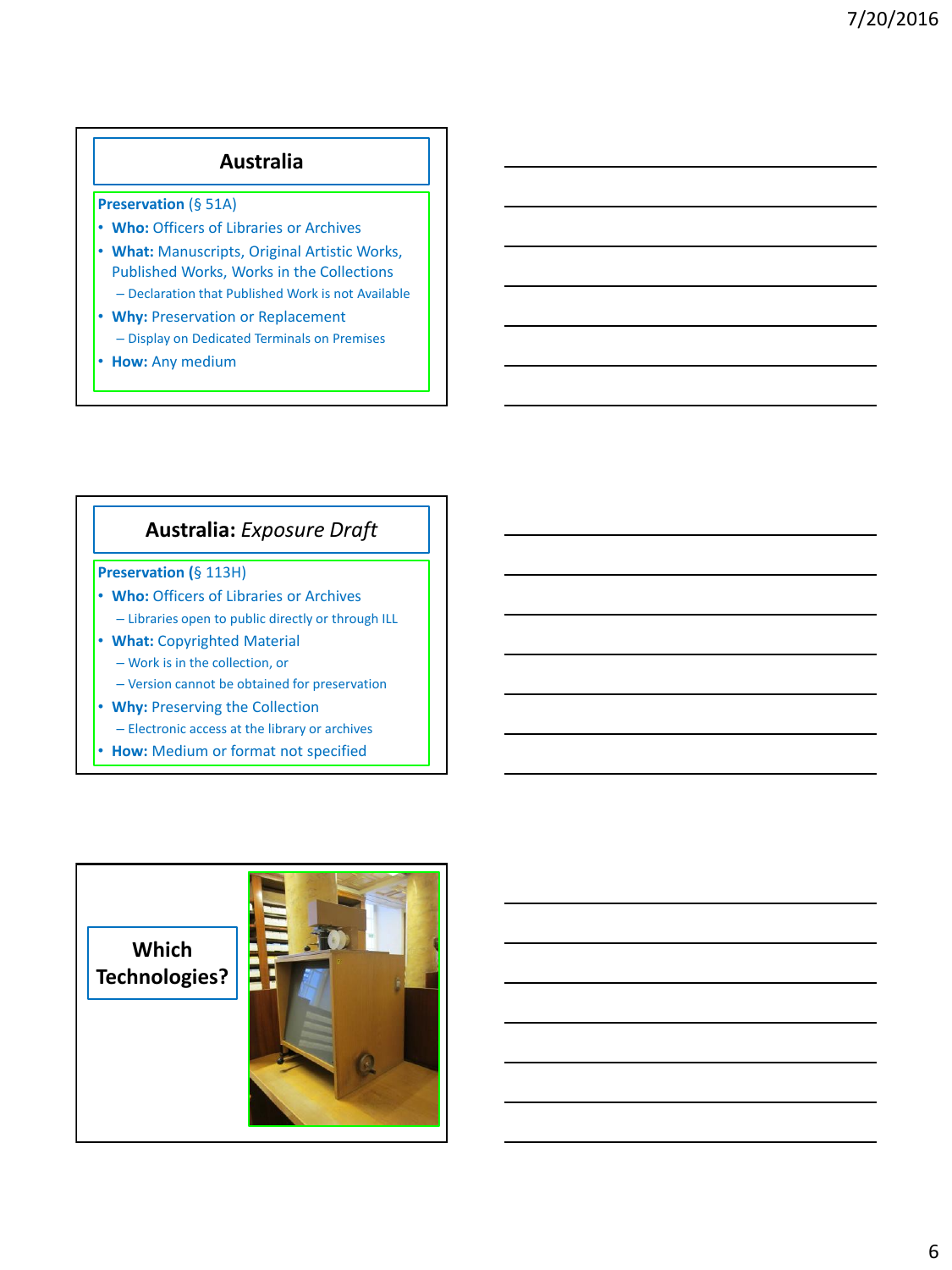#### **Finland**

**Preservation & Replacement** (Art. 16)

- **Who:** Archives, and libraries and museums open to the public.
- **What:** Works from the collections of the institution.
- **Why:** To preserve the material; For technical reconstruction and restoration of the material.
- **How:** Medium not specified.

## **Czech Republic**

**Replacement** (Article 37(1)(b))

- **Who:** Libraries, Archives, Museums, Galleries, Schools, Universities, and other Nonprofit Schoolrelated and Educational Establishments
- **What:** Any work and phonograms and AV works
- **Why:** Replacing a work that is damaged or lost
- **How:** Any medium

#### **Innovations in Statutes:** *The European Union*

#### • **Orphan Works Directive, 2012**

• **Information Society Directive, 2001**

*Permitted Exception:* "communication or making available, for the purpose of **research or private study**, to individual members of the public by **dedicated terminals on the premises** of [libraries and archives] of works and other subject-matter not subject to purchase or licensing terms which are contained in their collections"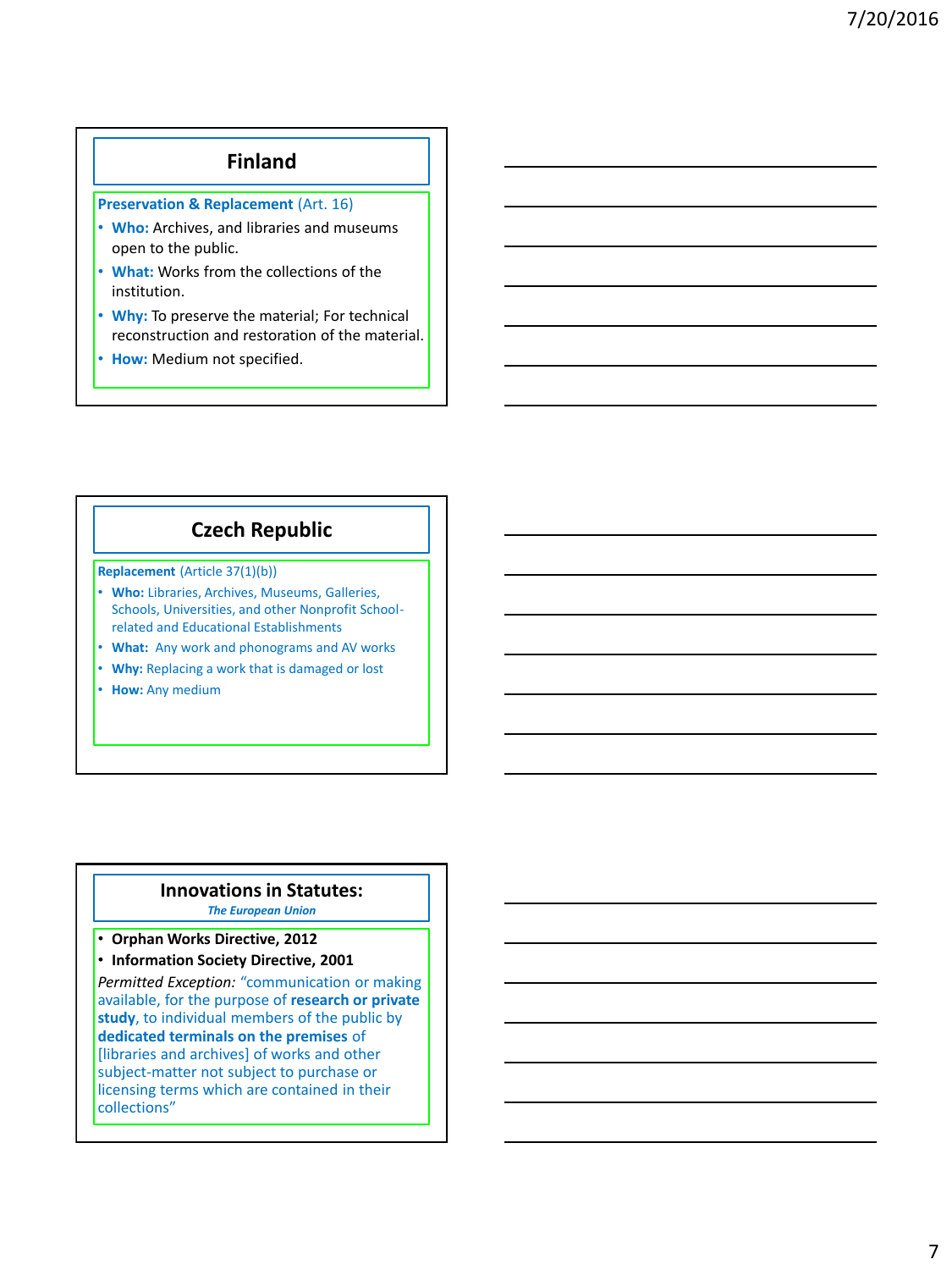### **Innovations in Statutes:**

#### *Relatively Few*

#### • **Canada**

- Eased Limits on Research Copies
- Allows Interlibrary Loans
- **Russia**
	- Expanded and Detailed Provisions
	- Explicit application of Digital Technologies
- **United Kingdom**
	- Eased Limits on Research Copies – Expanded Provisions for Diverse Works & Media
- **Japan and France**
	- Digital Programs at National Libraries

## **Implications**

- **Libraries and Archives are a Priority** – **Enacted in Most Countries**
- **Exceptions Debated in Additional Countries** – **United States, Brazil, and Australia**
- **Uneven Application of Digital Technologies**
- **Little Innovation in Scope and Language**
- **Influence of Models and Agreements**

# **The Challenge Ahead**

- **Application to Digital Technologies**
- **Expansion of Library Services**
	- **Services to the Visually Impaired**
	- **Interlibrary Loans**
	- **E-Lending of Materials**
	- **Mass Digitization**
	- **Growth of Licensing**
	- **Use of Orphan Works**